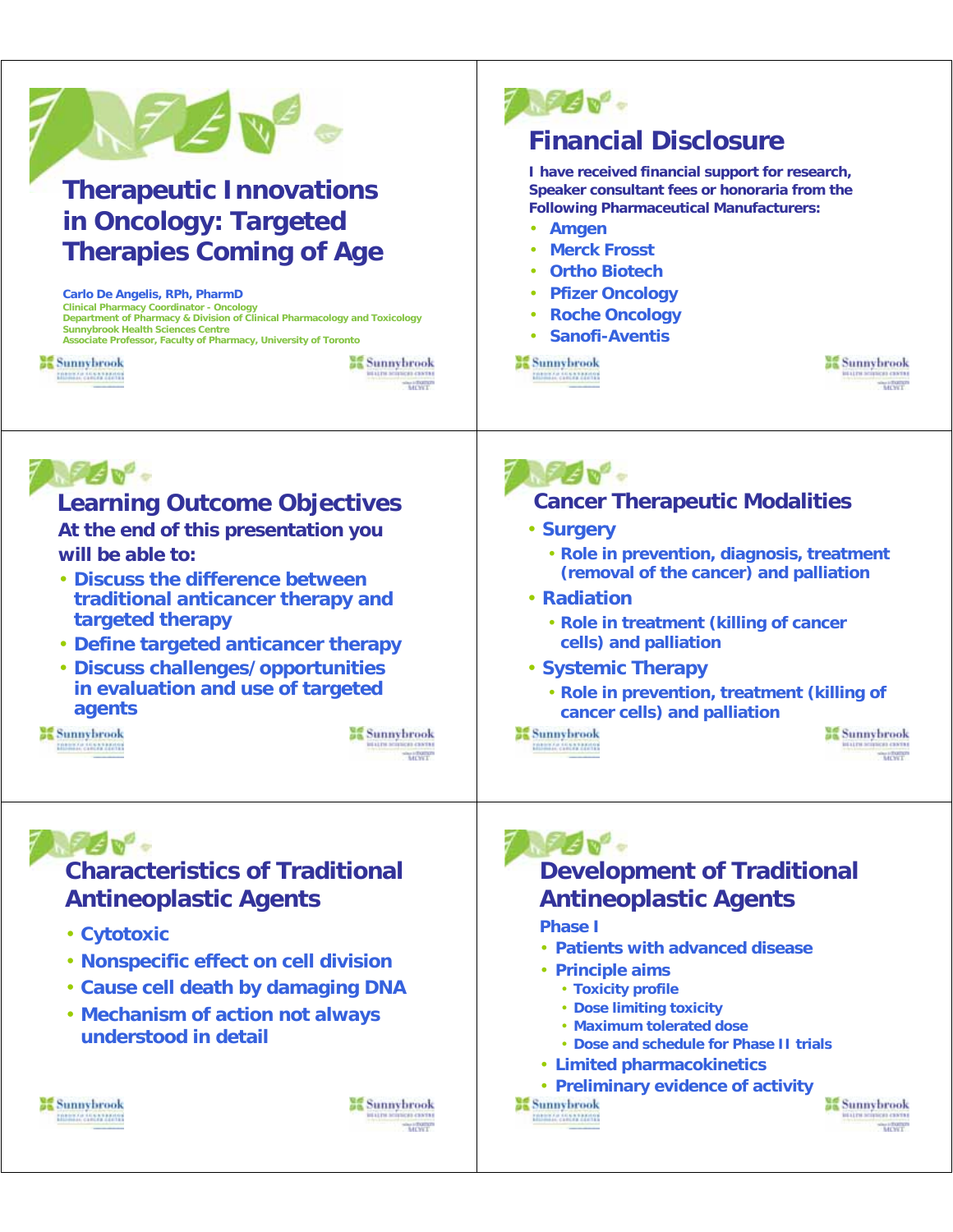

# **History of Systemic Cancer**

**Therapy Chabner BA et al. Nature Reviews Cancer 2005**



#### **ALEM-Limitations of Cytotoxic Drug Development**

- **Animal modules useful but not reliable predictors of activity in humans**
- **Tumours are genetically heterogenous**
	- **Response in subsets of patients**
	- **Subclones of cells are inherently or develop resistant**

**Sunnybrook DESTACACIÓN** 





#### **NEW RO History of Systemic Cancer**

#### **Therapy Chabner BA et al. Nature Reviews Cancer 2005**

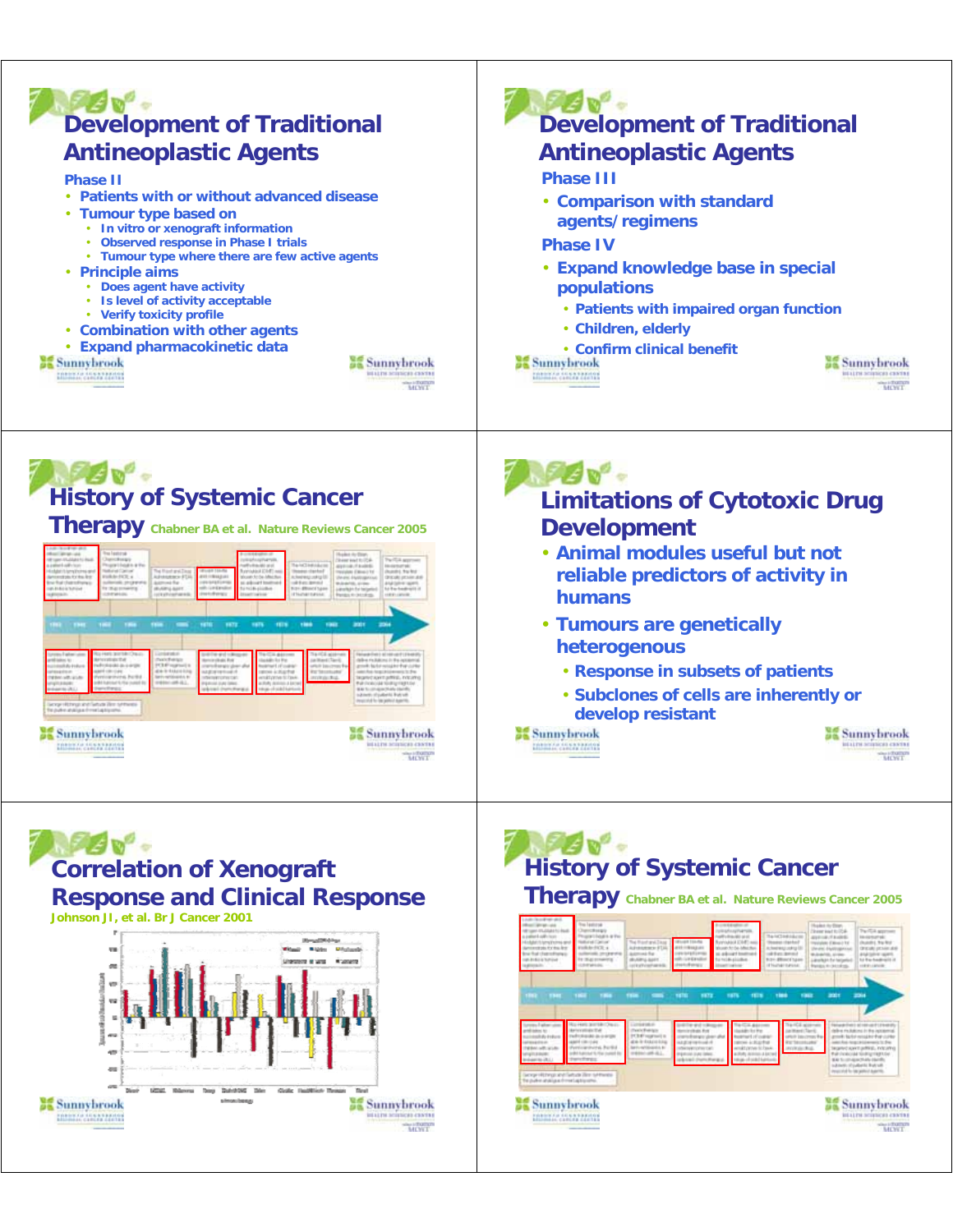



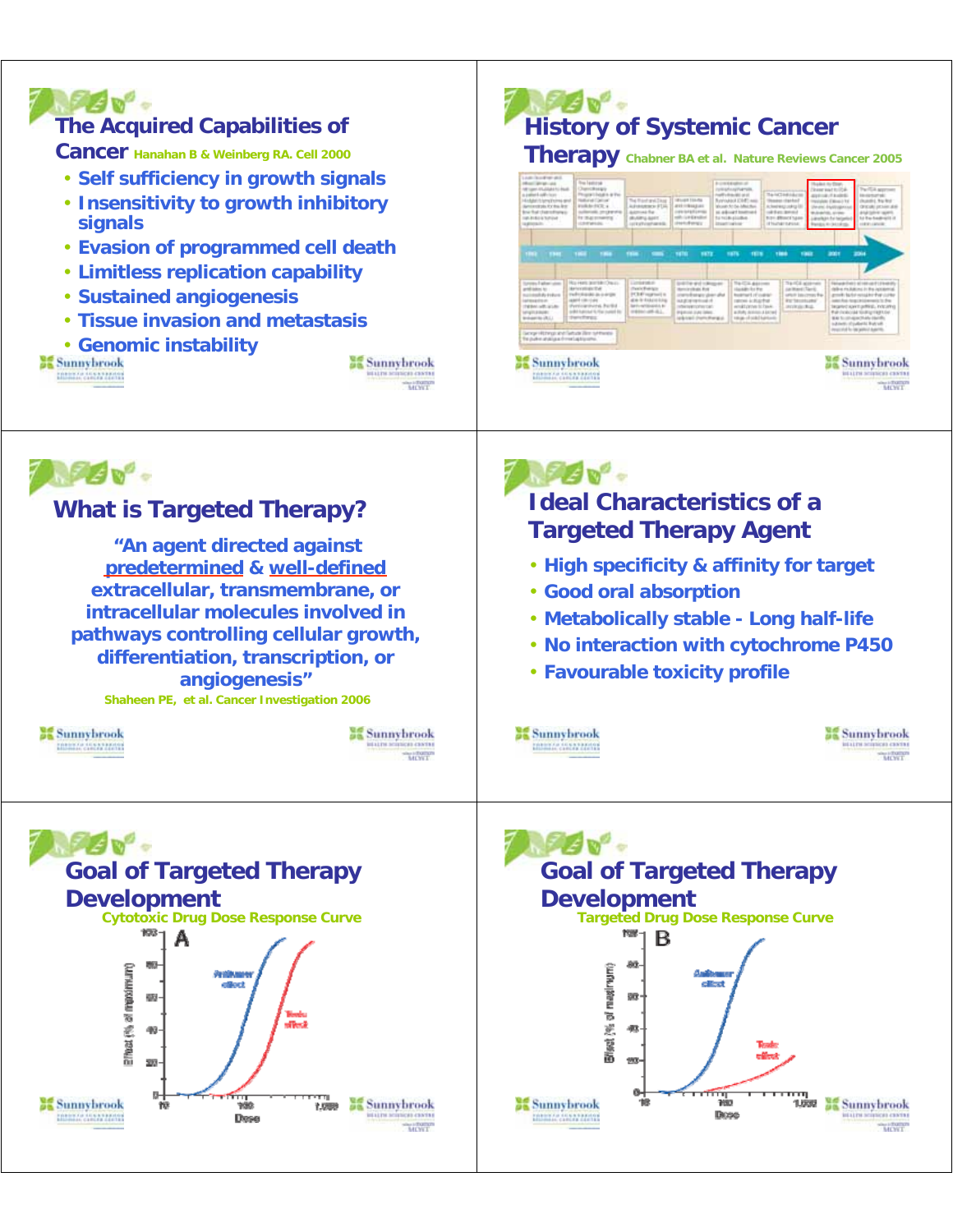

**Drug Development**

**Fox E et al. Oncologist 2002**

|                    | <b>Empirical</b>      | <b>Targeted</b>            |
|--------------------|-----------------------|----------------------------|
| <b>Discovery</b>   | <b>Cell based</b>     | <b>Receptor based</b>      |
| <b>MOA</b>         | <b>Unknown</b>        | <b>Basis for selection</b> |
| <b>Effect</b>      | <b>Cytotoxic</b>      | <b>Cytostatic</b>          |
| <b>Specificity</b> | <b>Nonselective</b>   | <b>Selective</b>           |
| Dose/              | <b>Pulse/cyclical</b> | <b>Continuous</b>          |
| schedule           | at MTD                |                            |
|                    |                       |                            |





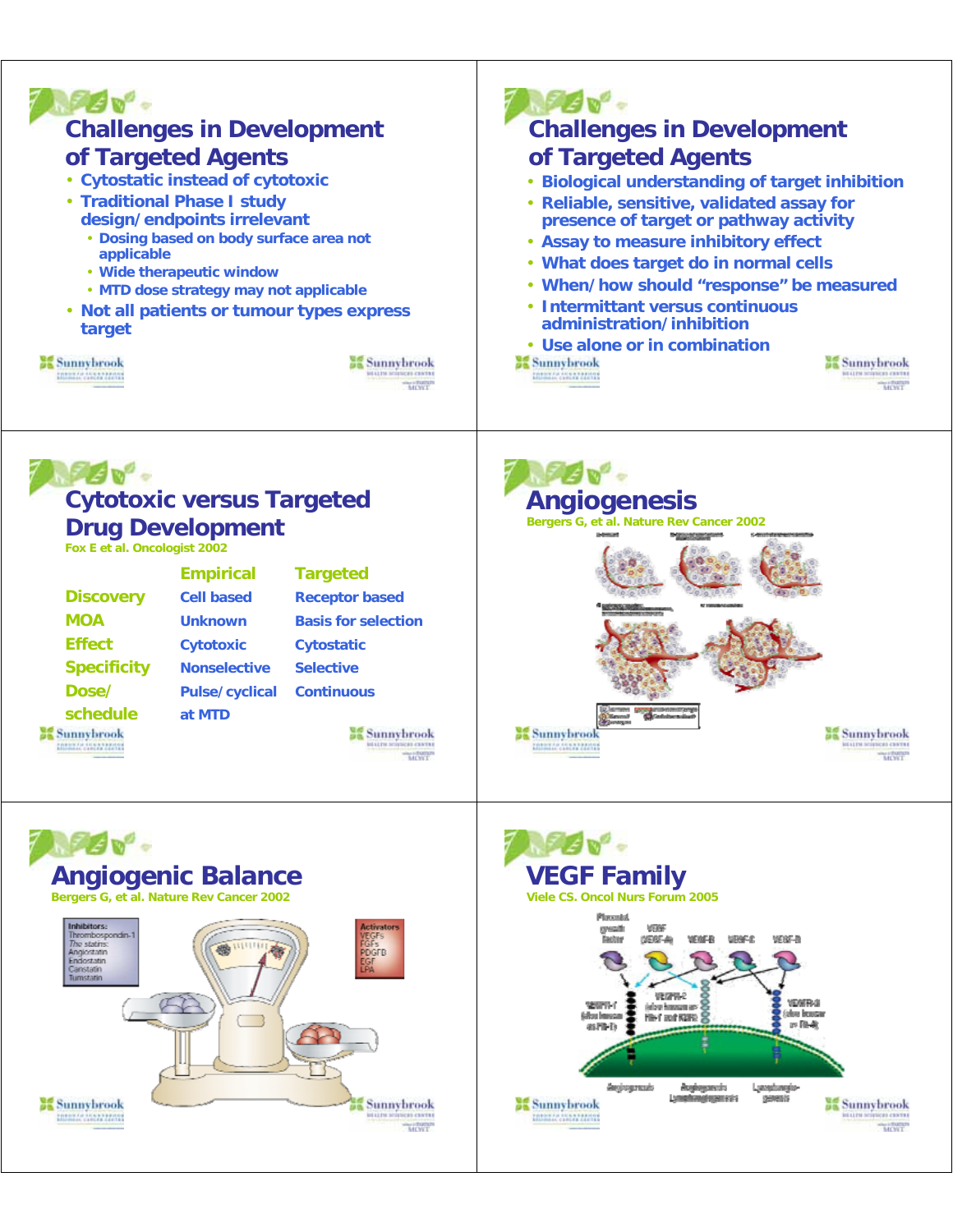

**Sunnybrook** 

WWT



**Sunnybrook** 

**COMPANY RESERVED** 

**Sunnybre** unnybrook <u> mare inscripti</u>

**Little**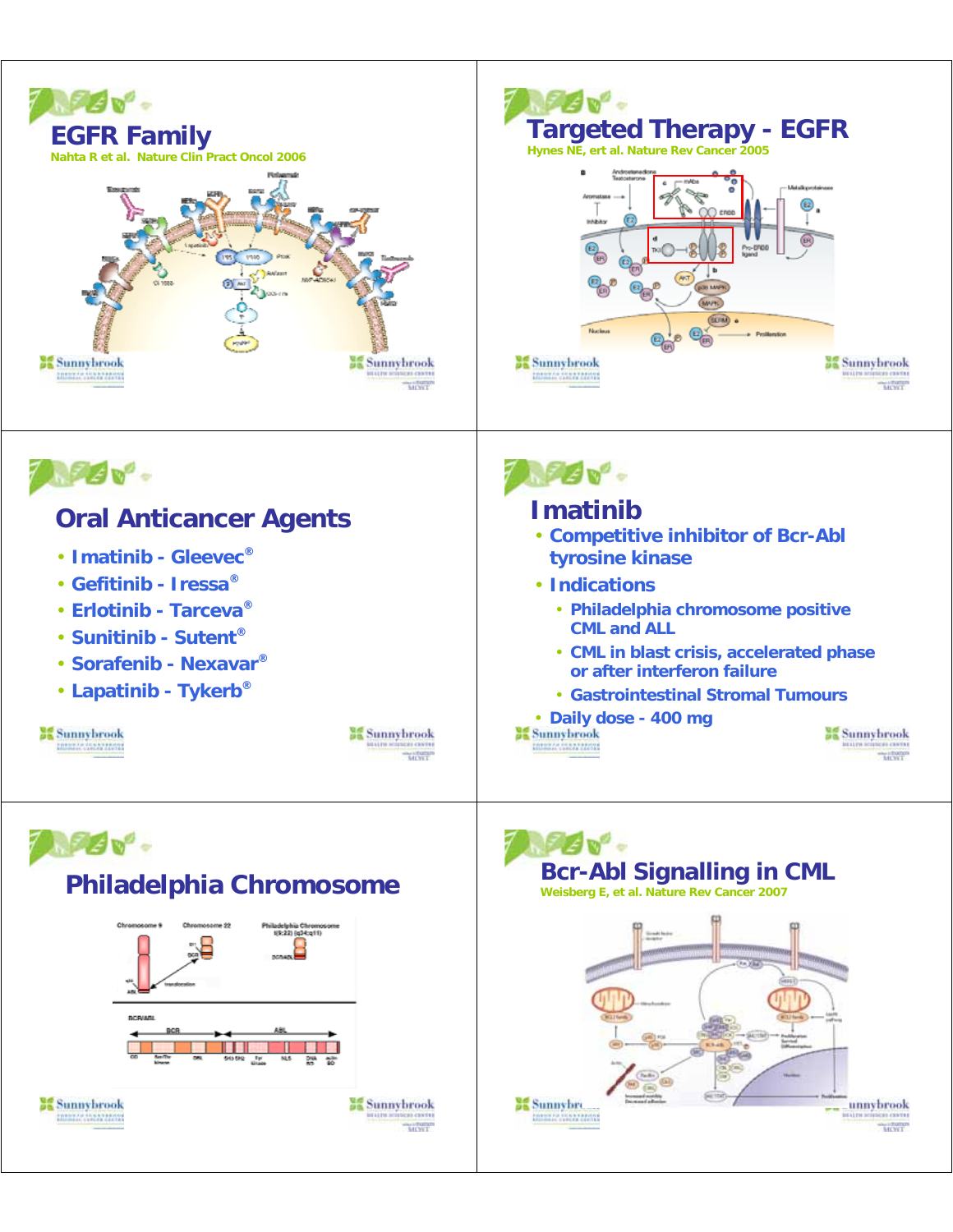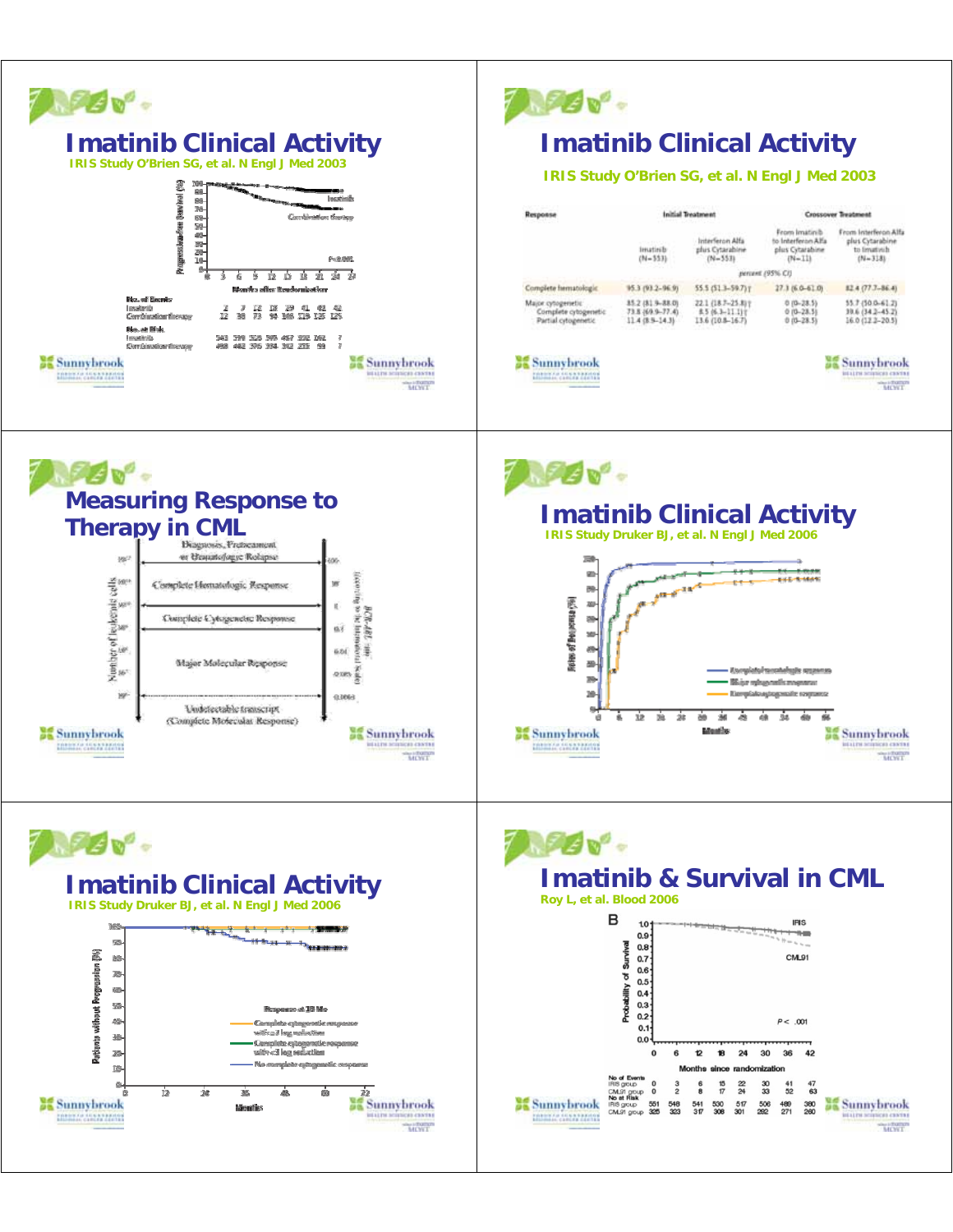



### **Gefitinib**

- **Selective inhibitor of epidermal growth factor receptor tyrosine kinase**
- **Indications (NOC/c)**
	- **Locally advanced or metastatic NSCLC**
	- **EGRF positive or unknown**
	- **Failure to platinum based & paclitaxel chemotherapy**
- **Daily dose 250 mg**







**AGO. Gefitinib Clinical Activity ISEL Study Thatcher , et al. Lancet 2005**





- **Selective inhibitor of epidermal growth factor receptor tyrosine kinase**
- **Indications**
	- **Monotherapy for patients with locally advanced or metastatic NSCLC after failure of at least 1 prior chemotherapy regimen**
	- **EGFR expression positive or unknown**
- **Daily dose 150 mg**

**Sunnybrook CORPORATION CONTRACTOR** 

**Sunnybrook THE WAY**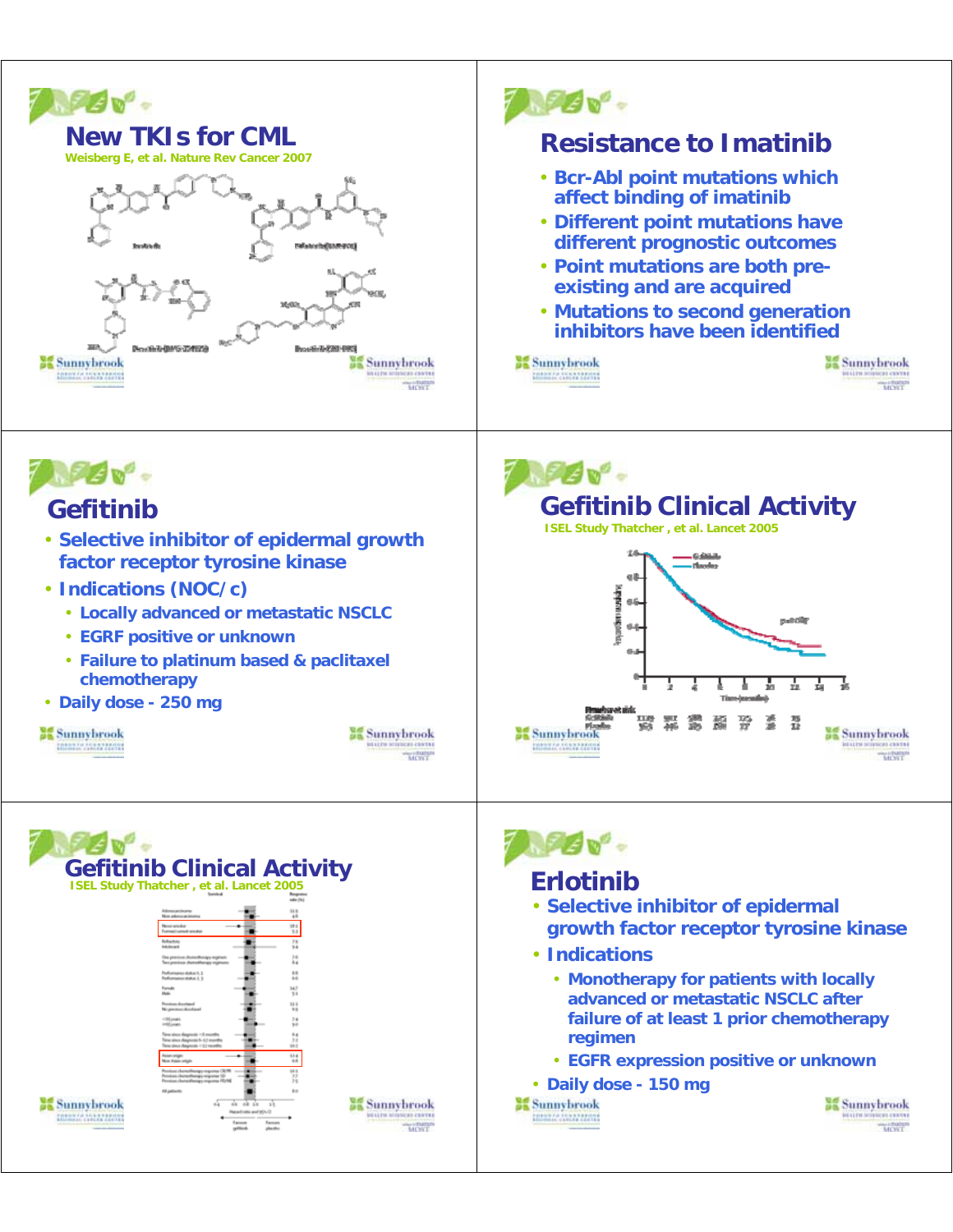





#### **Sunitinib**

- **Multitargeted tyrosine kinase inhibitor**
	- **Platelet-derived endothelial growth factor receptors, vascular endothelial growth factor receptors and others**
- **Indications**
	- **Gastrointestinal stromal tumour (GIST) after imatinib failure**
	- **Metastatic renal cell carcinoma clear cell histology, after interferon failure**

**Sunnybrook BERG GENERALISM** 



WWT



### **Sunitinib**

#### **Dosing**

- **Starting dose: 50 mg qd, 4 weeks on/2 weeks off**
	- **Reduce off period to 1 week if well tolerated**
- **DL 2: 50mg qd, 2 weeks on/1 week off**
- **DL 3: 37.5 mg qd, 4 weeks on/1 week off** • **If tolerated 37.5 mg continuously**
- **DL 4: 25 mg qd, 4 weeks on/1 week off** • **If tolerated 25 mg continuously**

**Sunnybrook Abbrevia de Cabador** 







*SEER PRESIDE* 

sa Sunnybrook **Little**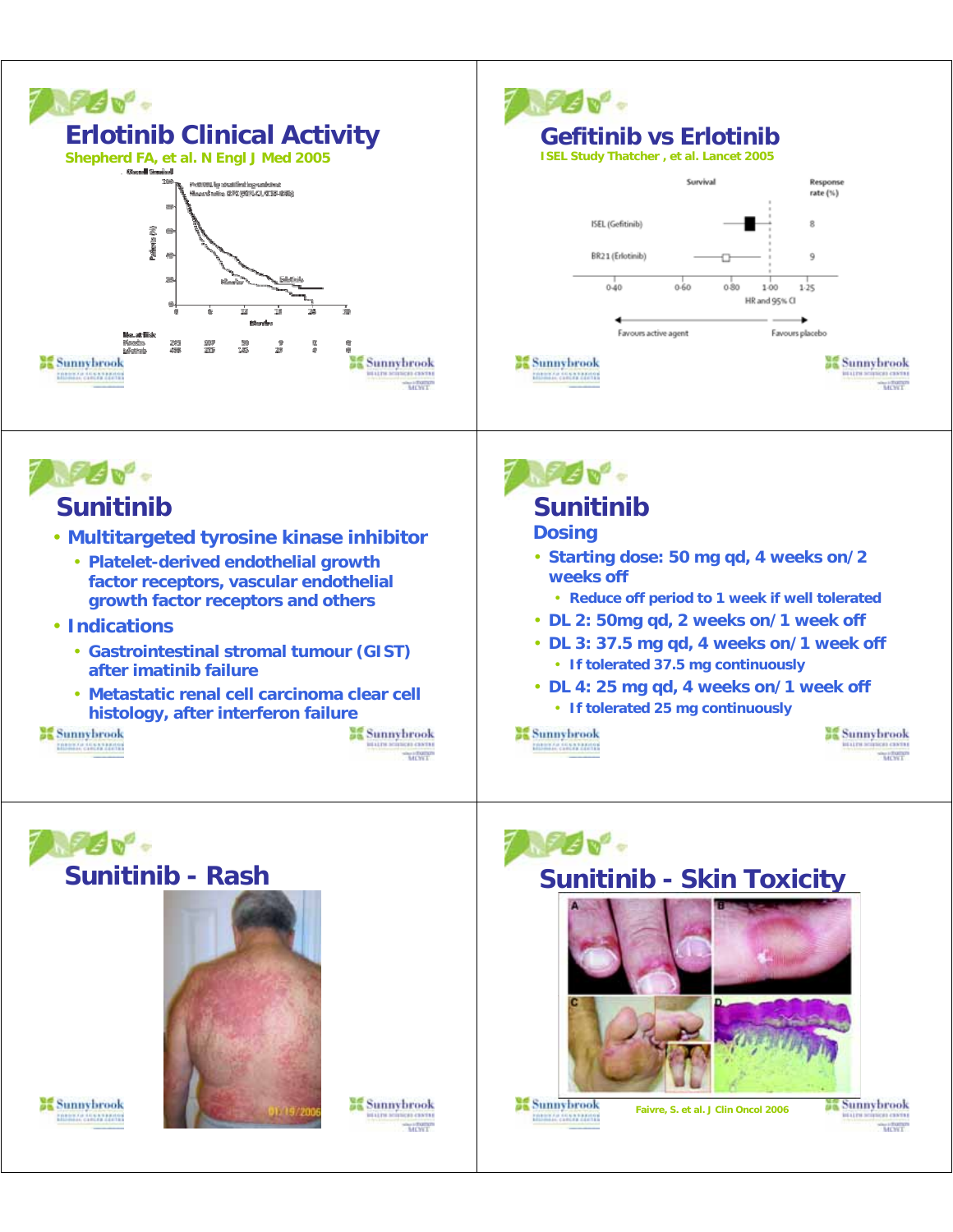

# **PAN Sunitinib - Hair Depigmentation Sunnybrook Sunnybrook Faivre, S. et al. J Clin Oncol 2006 PERSONAL**



**WWT** 

**Targeted Therapy - MoAb Sannybrook MONT** 

- **Chimeric mouse-human monoclonal**
- **Binds to CD20 antigen expressed on Blymphocytes and > 90% of B-cell**
- **Treatment of CD20 positive low grade, follicular or diffuse large B-cell NHL**
- **375 mg/m2 day 1 of each CHOP cycle**
- **Maintenance 375 375 mg/m2 day 1 q 3**

**Sunnybrook** WWT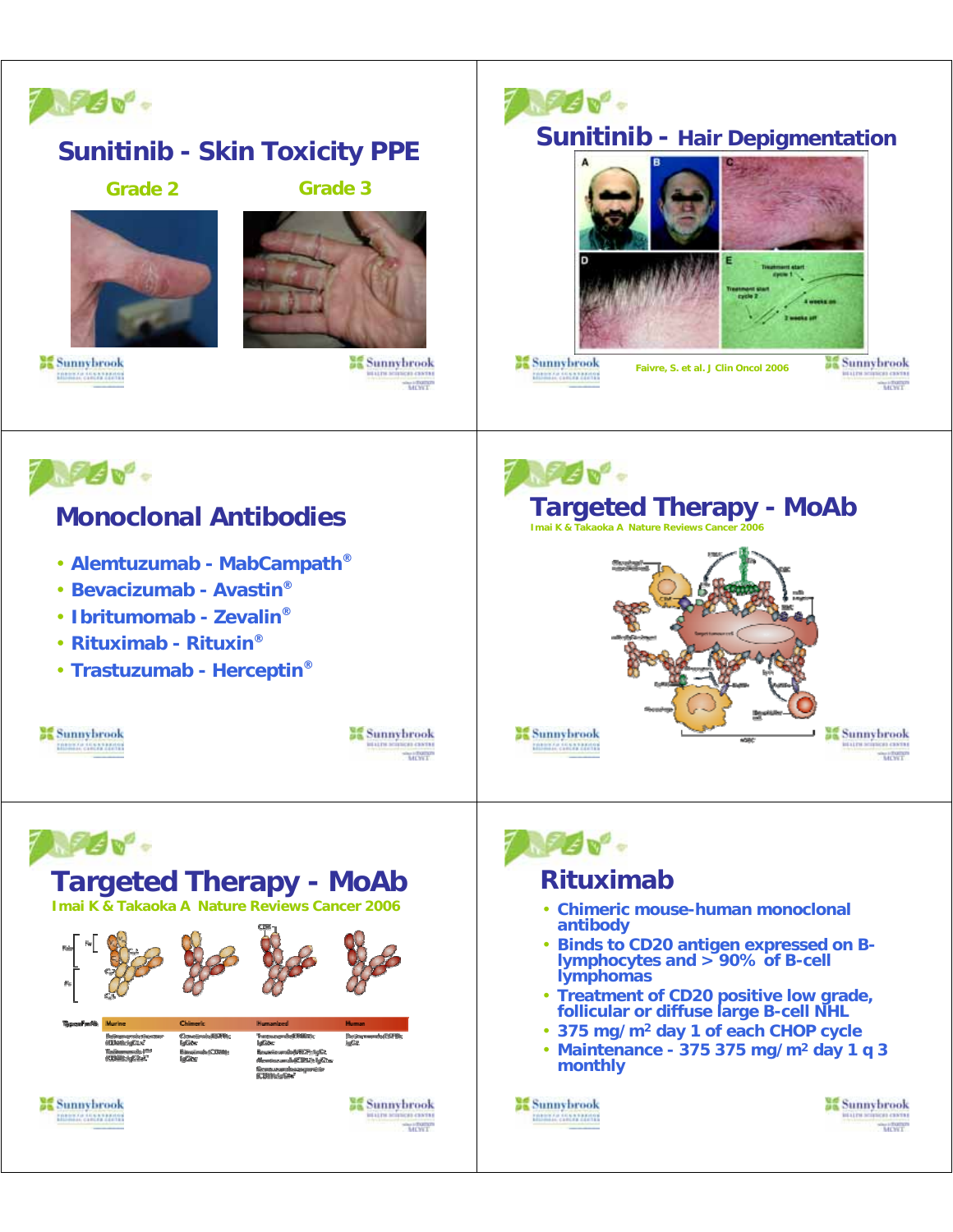



## **Trastuzumab Clinical Activity**

**Piccart-Gebhart MJ, et al. N Engl J Med 2005**





#### **Bevacizumab**

- **Humanized monoclonal antibody**
- **Binds to VEGF**
- **First line treatment on metastatic colorectal cancer in combination with fluorouracil containing regimen**
- **5mg/m2 day 1 of chemotherapy cycle**



Sunnybrook **MONT** 

## **MAGU"**

#### **Bevacizumab Clinical Activity**

**Hurwitz H, et al. N Engl J Med 2004**

| <b>End Point</b>                                                   | <b>IFL</b> plus<br>Placebo | IFL plus<br>Bevacizumab | P Value  |
|--------------------------------------------------------------------|----------------------------|-------------------------|----------|
| Median survival (mo)<br>Hazard ratio for death                     | 15.6                       | 20.3<br>0.66            | $-0.001$ |
| One-year survival rate (%)                                         | 63.4                       | 74.3                    | < 0.001  |
| Progression-free survival (mo)<br>Hazard ratio for progression     | 6.2                        | 10.6<br>0.54            | < 0.001  |
| Overall response rate (%)<br>Complete response<br>Partial response | 34.8<br>2.2<br>32.6        | 44.8<br>3.7<br>41.0     | 0.004    |
| Median duration of response (mo)<br>Hazard ratio for relapse       | 7.1                        | 10.4<br>0.62            | 0.001    |

**Sunnybrook COMPANY RESERVED** 

**Sunnybrook THE WAY**